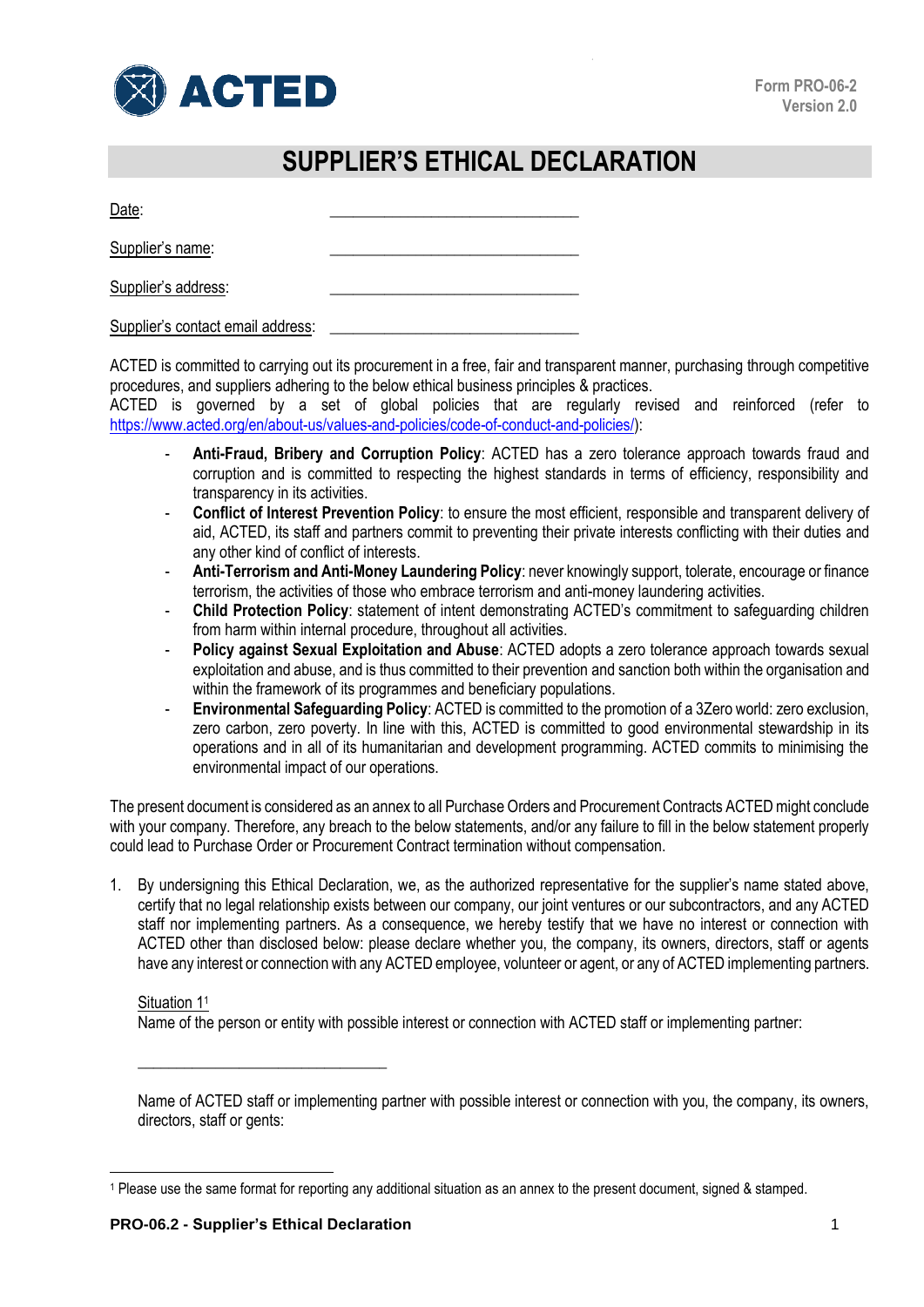

Nature of interest or connection<sup>2</sup>:

\_\_\_\_\_\_\_\_\_\_\_\_\_\_\_\_\_\_\_\_\_\_\_\_\_\_\_\_\_\_\_\_

\_\_\_\_\_\_\_\_\_\_\_\_\_\_\_\_\_\_\_\_\_\_\_\_\_\_\_\_\_\_\_\_

- 2. We hereby certify that neither we nor any of our board members or legal representatives nor any other member of our Joint Venture including Subcontractors under the Contract are in any of the following situations:
	- being bankrupt or being wound up, having their affairs administered by any courts, having entered into an arrangement with creditors, having suspended business activities, being the subject of proceedings concerning those matters, or being in any analogous situation arising from a similar procedure provided for in national legislation or regulations;
	- having been convicted of an offence concerning their professional conduct by a judgment which has the force of *res judicata*;
	- having been quilty of grave professional misconduct proven by any means which the concerned contracting authority can justify;
	- having not fulfilled obligations relating to the payment of social security contributions or the payment of taxes in accordance with the legal provisions of the country in which they are established or with those of the country of presence of ACTED or those of the country where the contract is to be performed;
	- having been the subject of a judgment for fraud, corruption, involvement in a criminal organization or any other illegal activity detrimental to the financial interests of ACTED or its donors;
	- being currently subject to an administrative penalty for being guilty of misrepresentation in supplying the information required by a contracting authority, for failing to supply this information or for having been declared to be in serious breach of their contractual obligations towards this contracting authority,
	- being subject to any national, regional or international sanction related to terrorism or money laundering.
- 3. We hereby acknolwedge that:
	- neither we nor any of the members of our Joint Venture or any of our Subcontractors shall violate the basic rights of ACTED's or its implementing partners' beneficiaries;
	- neither we nor any of the members of our Joint Venture or any of our Subcontractors shall be engaged in the manufacture of arms, in the sale of arms to governments which violate the human rights of their citizens; or where there is internal armed conflict or major tensions; or where the sale of arms may jeopardise regional peace and security.
	- neither we nor any of the members of our Joint Venture nor any of our Subcontractors shall participate, support or finance, directly or indirectly, in an act of terrorism or an act of money laundering;
	- neither we nor any of the members of our Joint Venture nor any of our Subcontractors have engaged or will engage in any Sanctionable Practice;
	- neither we nor any of the members of our Joint Venture or any of our Subcontractors under the Contract shall acquire or supply any equipment nor operate in any sectors under an embargo of the United Nations, the European Union or
	- we comply with and ensure that our Subcontractors and major suppliers with international environmental and labour standards, consistent with laws and regulations applicable in the country and the fundamental conventions of the International Labour Organisation (ILO) and international environmental treaties.
	- neither we nor any of the members of our Joint Venture nor any of our Subcontractors directly or indirectly, voluntarily or involuntarily, participate, organise or benefit, by any means whatsoever, from any form of child ill-treatment or negligence;
	- neither we nor any of the members of our Joint Venture or any of our Subcontractors shall directly or indirectly participate in sexual exploitation and abuse, or take undue advantage of their professional position for their personal interest or to obtain a favour of a sexual nature.

 $\overline{a}$ 

<sup>&</sup>lt;sup>2</sup> The existence of an interest or connection does not preclude being vetted as ACTED supplier; it enables to properly manage any potential conflict of interest for sound management of any contractual bindings between your company and ACTED in the future.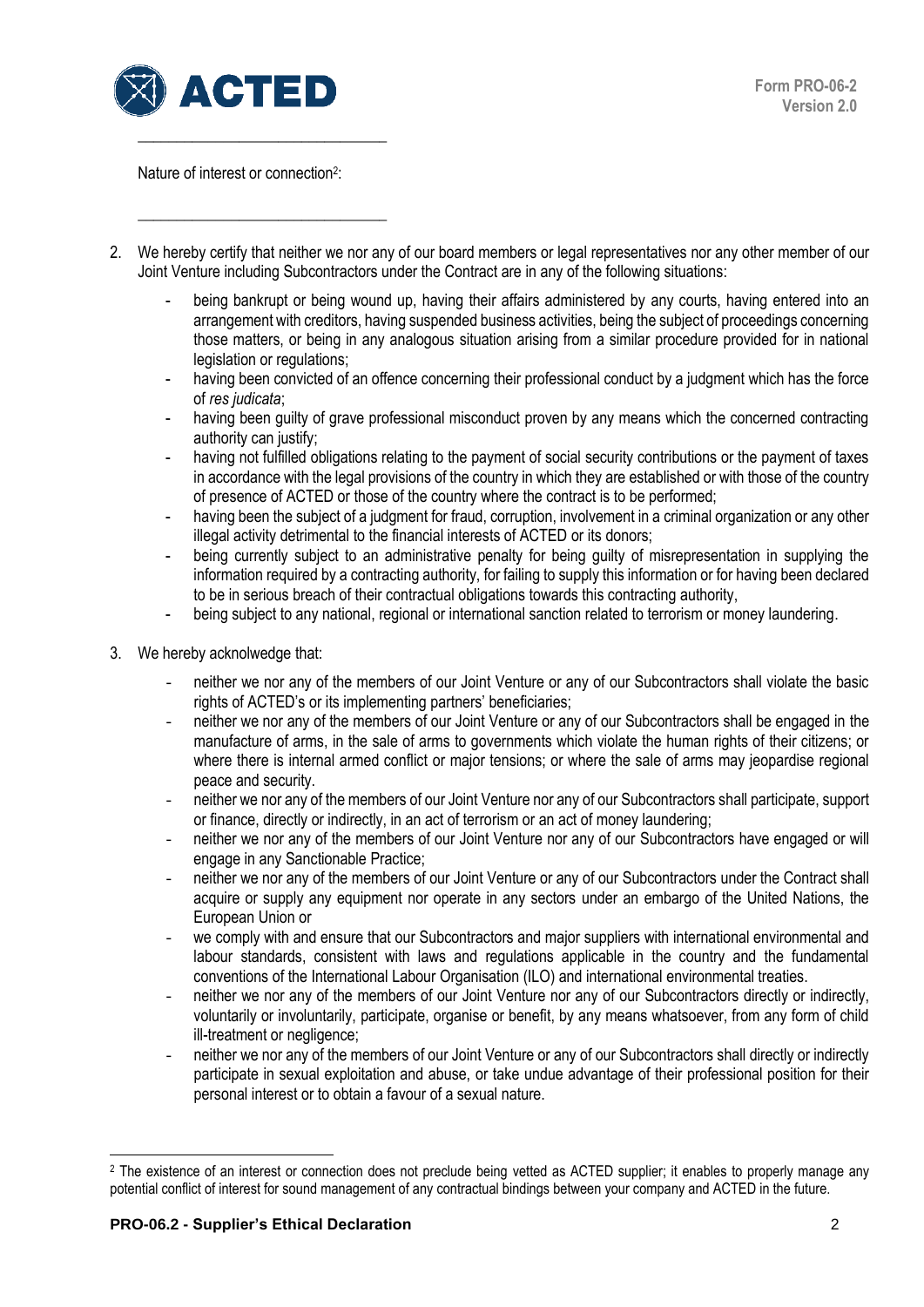

A summary of the ILO and international environmental standards are provided below as appendixes; however, we recognise hereby being knowledgeable of such standards in their entirety.

- 4. We undertake to bring to the attention of ACTED any change in situation with regard to points 1, 2 and 3 above.
- 5. We hereby commit to:
	- provide quotations & offers at the best value when requested:
	- accept payment by cash, cheque or bank transfer;
	- not offer or pay incentives to ACTED, its implementing partners or any of ACTED staff or of its implementing partners, either to be awarded to supply goods, equipment, services and/or works, nor as personal gifts or loans;
	- not to request favor nor payment from ACTED, its implementing partners or any of ACTED staff or of its implementing partners, to provide quotations or offers;
	- notify ACTED immediately a[t transparency@acted.org](mailto:transparency@acted.org) in case you have reasons to believe that practices listed above, or similar ones, have occurred.

Similarly, ACTED hereby:

- commits to assess quotations and offers fairly, based on non-discrimination, equal treatment, transparency, and confidentiality principles;
- recalls that no payment, favor, gift, loan or any other kind of retribution is requested to submit any quotation or offer to ACTED.
- 6. We hereby accept as well as all members of our Joint Venture partners and subcontractors to:
	- upon request, provide information relating to our company's, our Joint Venture partners and subcontractors registration documents, past performances, and any other commercial or administrative documents relevant for assessing our experience and capacity;
	- and permit ACTED and its donors or an agent appointed by either of them to inspect the respective accounts, records and documents, to permit on-the-spot checks and to ensure access to sites and the respective project.
- 7. In the case of being awarded a Purchase Order or a Procurement Contract, we, as well as all our Joint Venture partners and subcontractors under the Contract undertake to preserve above mentioned records and documents in accordance with applicable law, but in any case for at least ten years from the date of fulfillment or termination of the Contract. Our financial transactions and financial statements shall be subject to auditing procedures in accordance with applicable law. Furthermore, we accept that our data (including personal data) generated in connection with the preparation and implementation of the Tender Process and the performance of the Contract are stored and processed according to the applicable law by ACTED and its donors.
- 8. In the case of being awarded a Contract, both parties hereby agree on:
	- require the immediate cessation of serious breaches to the present Ethical Declaration terms and, where these persist, terminate the business relationship.
	- seek to ensure all staff are aware of their rights and involved in the decisions which affect them.
	- recognise official regulation and inspection of workplace standards, and the interests of legitimate trades unions and other representative organisations.
	- seek arbitration in the case of unresolved disputes.

Name (company's legal representative, or representative otherwise authorized by the supplier's legal representative):

In the capacity of:

\_\_\_\_\_\_\_\_\_\_\_\_\_\_\_\_\_\_\_\_\_\_\_\_\_\_\_\_\_\_

Duly empowered to sign in the name and on behalf of:

Signature:  $\Box$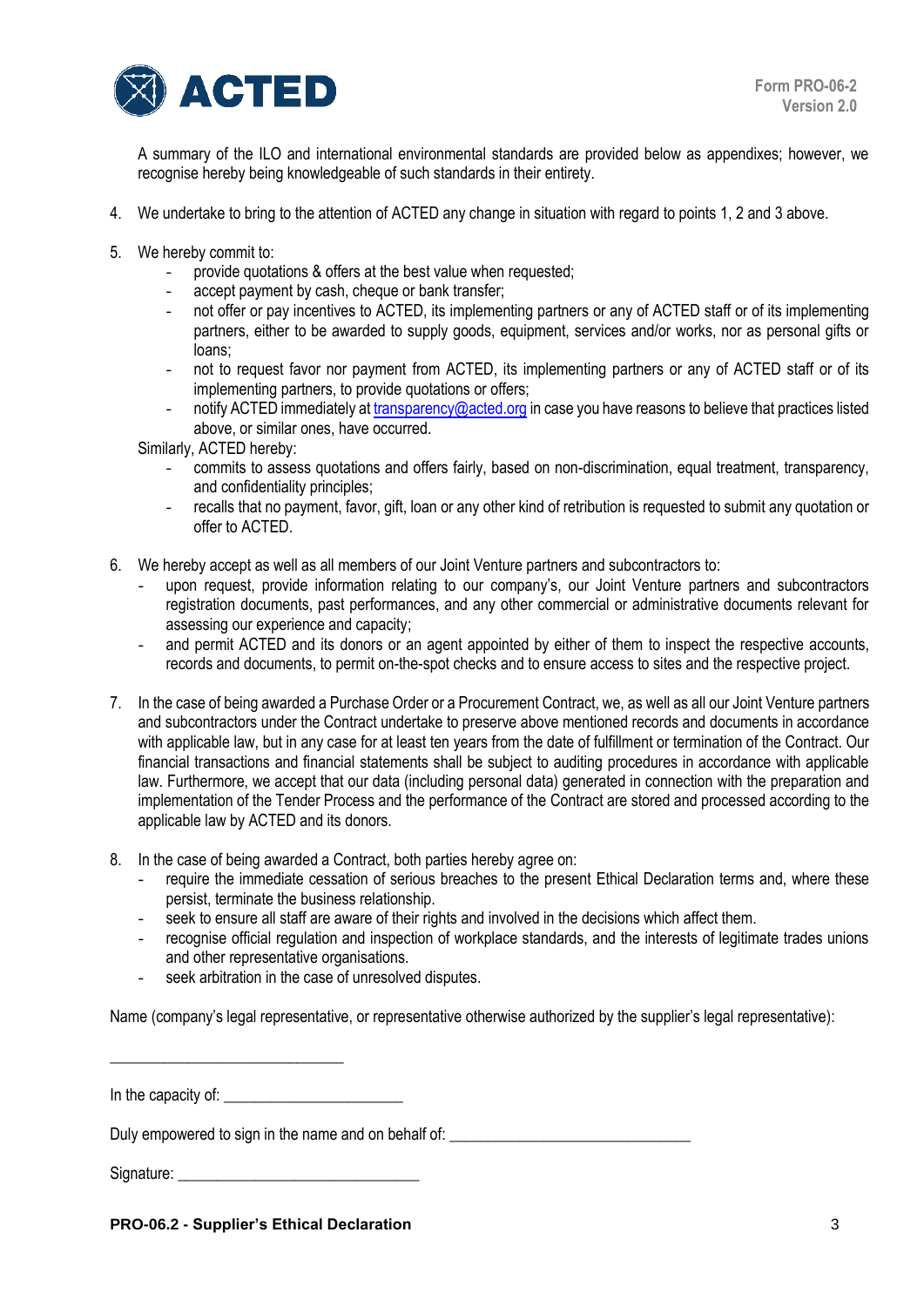

## **Appendix – Summary of Labour & Environmental Standards**

A. Summary of Labour standards (indicative only, please refer to ACTED policies and ILO standards)

The labour standards in this code are based on the conventions of the International Labour Organisation (ILO).

*Employment is freely chosen*

There is no forced, bonded or involuntary prison labour. Workers are not required to lodge `deposits' or their identity papers with the employer and are free to leave their employer after reasonable notice.

*Freedom of association and the right to collective bargaining are respected*

Workers, without distinction, have the right to join or form trade unions of their own choosing and to bargain collectively. The employer adopts an open attitude towards the legitimate activities of trade unions. Workers representatives are not discriminated against and have access to carry out their representative functions in the workplace. Where the right to freedom of association and collective bargaining is restricted under law, the employer facilitates, and does not hinder, the development of parallel means for independent and free association and bargaining.

*Working conditions are safe and hygienic*

A safe and hygienic working environment shall be provided, bearing in mind the prevailing knowledge of the industry and of any specific hazards. Adequate steps shall be taken to prevent accidents and injury to health arising out of, associated with, or occurring in the course of work, by minimising, so far as is reasonably practicable, the causes of hazards inherent in the working environment. Workers shall receive regular and recorded health and safety training, and such training shall be repeated for new or reassigned workers. Access to clean toilet facilities and potable water and, if appropriate, sanitary facilities for food storage shall be provided. Accommodation, where provided, shall be clean, safe, and meet the basic needs of the workers. The company observing the standards shall assign responsibility for health and safety to a senior management representative.

*Child Labour shall not be used*

There shall be no new recruitment of child labour. Companies shall develop or participate in and contribute to policies and programmes, which provide for the transition of any child found to be performing child labour to enable her/him to attend and remain in quality education until no longer a child. Children and young people under 18 years of age shall not be employed at night or in hazardous conditions. These policies and procedures shall conform to the provisions of the relevant International Labour Organisation (ILO) standards.

*Living wages are paid*

Wages and benefits paid for a standard working week meet, at a minimum, national legal standards or industry benchmarks. In any event wages should always be high enough to meet basic needs and to provide some discretionary income. All workers shall be provided with written and understandable information about their employment conditions in respect to wages before they enter employment, and about the particulars of their wages for the pay period concerned each time that they are paid. Deductions from wages as a disciplinary measure shall not be permitted nor shall any deductions from wages not provided for by national law be permitted without the express and informed permission of the worker concerned. All disciplinary measures should be recorded.

*Working hours are not excessive*

Working hours comply with national laws and benchmark industry standards, whichever affords greater protection. In any event, workers shall not on a regular basis be required to work in excess of the local legal working hours. Overtime shall be voluntary, shall not exceed local legal limits, shall not be demanded on a regular basis and shall always be compensated at a premium rate.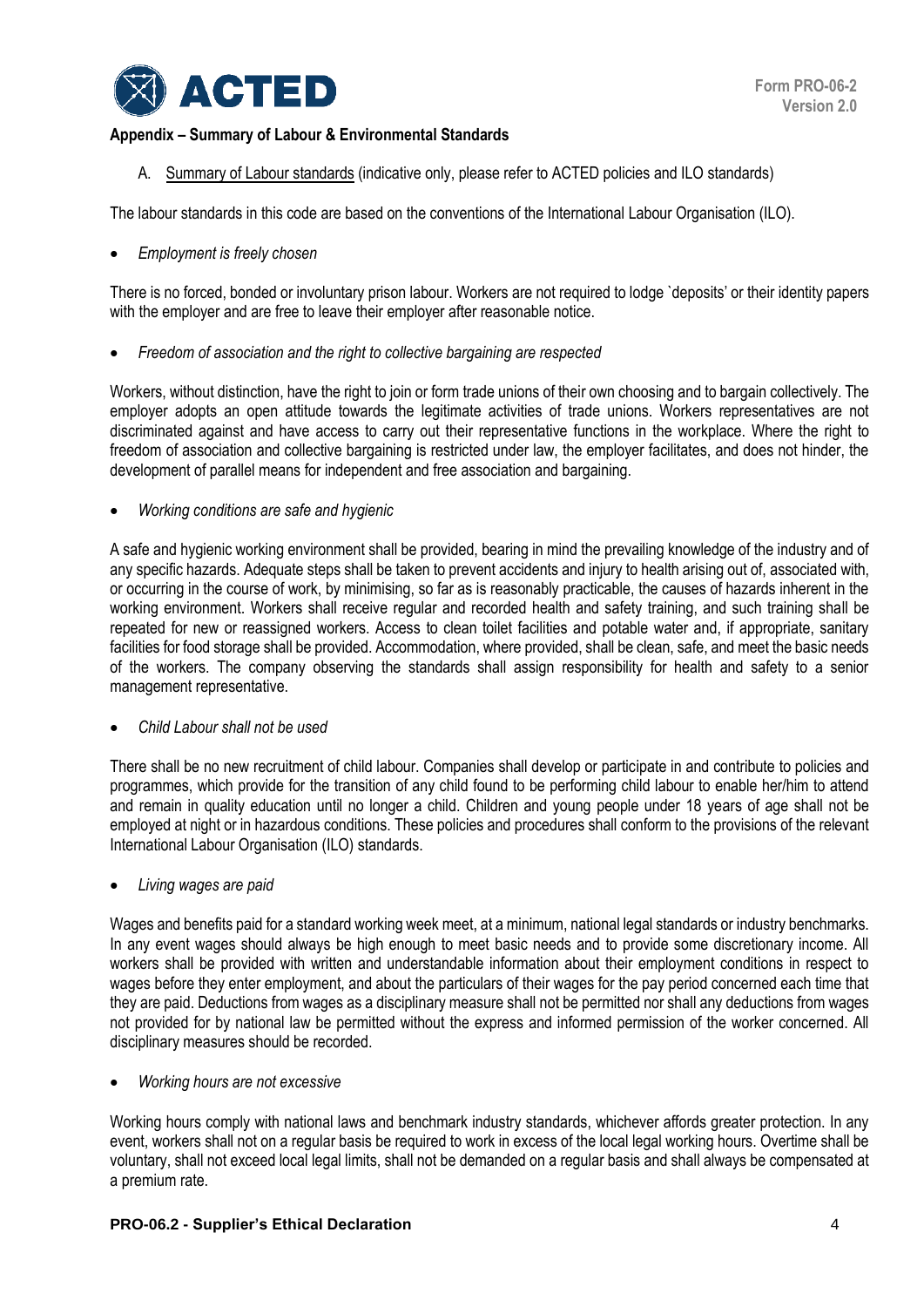

## *No discrimination is practised*

There is no discrimination in hiring, compensation, access to training, promotion, termination or retirement based on race, caste, national origin, religion, age, disability, gender, marital status, sexual orientation, union membership or political affiliation.

*Regular employment is provided*

To every extent possible work performed must be on the basis of a recognised employment relationship established through national law and practice. Obligations to employees under labour or social security laws and regulations arising from the regular employment relationship shall not be avoided through the use of labour-only contracting, sub-contracting or homeworking arrangements, or through apprenticeship schemes where there is no real intent to impart skills or provide regular employment, nor shall any such obligations be avoided through the excessive use of fixed-term contracts of employment.

*No harsh or inhumane treatment is allowed*

Physical abuse or discipline, the threat of physical abuse, sexual or other harassment and verbal abuse or other forms of intimidation shall be prohibited.

B. Summary of Environmental standards (indicative only, please refer to ACTED policies, Global Compact here <https://www.unglobalcompact.org/what-is-gc/mission/principles> & Green Procurement Policy here: [https://ec.europa.eu/environment/gpp/index\\_en.htm\)](https://ec.europa.eu/environment/gpp/index_en.htm)

ACTED suppliers will minimise, and wherever possible, eliminate the release of any pollutant that may cause environmental damage to the air, water, earth or its inhabitants, while as a minimum complying with all statutory and other legal requirements relating to the environmental impacts of their business. Detailed performance standards are a matter for suppliers, but should address at least the following:

*Sustainable use of natural resources*

ACTED suppliers will sustain the use of renewable natural resources and will conserve non-renewable resources through efficient use and careful planning.

*Conservation*

Processes and activities are monitored and modified as necessary to ensure that conservation of scarce resources, including water, flora and fauna and productive land in certain situations.

*Waste Management*

Waste creation is minimised and wherever economically possible reused, repaired and recycled. Effective controls of waste in respect of ground, air, and water pollution are adopted. In the case of hazardous materials, emergency response plans are in place.

*Energy Use* 

All production and delivery processes, including the use of heating, ventilation, lighting, IT systems and transportation, are based on the need to maximise efficient energy use and to minimise harmful emissions.

*Packaging and Paper*

Undue and unnecessary use of materials is avoided, and recycled materials used whenever appropriate.

## **PRO-06.2 - Supplier's Ethical Declaration** 5